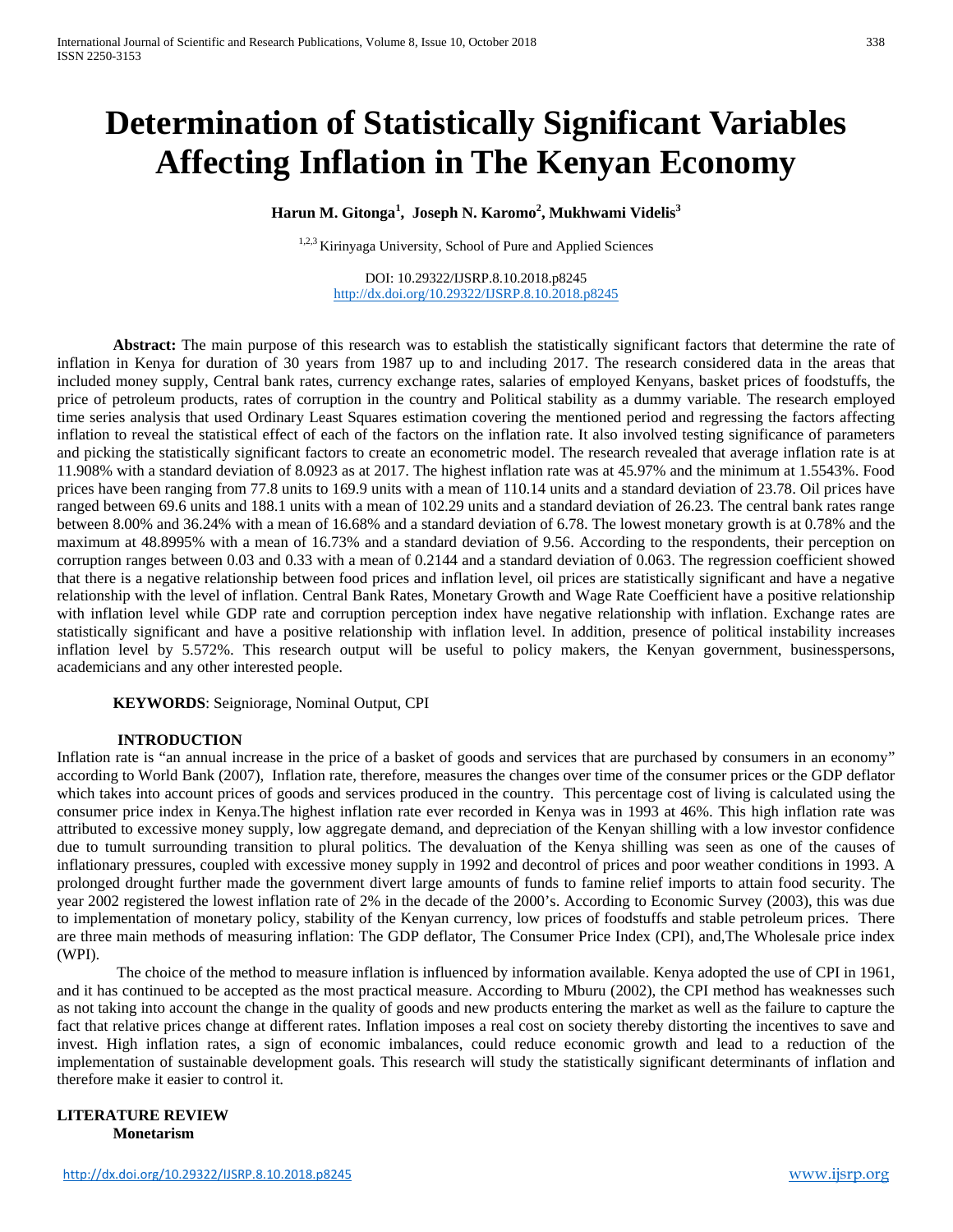Friedman (1982) explained this theory. It focused on the demand for money during hyperinflation and explained that expectations of future inflation rates depended on past inflation rates. It explained that inflation is as a result of an increase in money supply in the economy. He concludes that inflation occurs if money supply in the economy exceeds the economic growth. The monetarist theory explained demand-pull inflation as being caused by excess demand, which inturn, businesses respond by raising prices of commodities to increase profits. This is explained by increases in money supply, depreciation of currency exchange rates and reducing tax rates. Any monetary policy sought to stabilize the exchange rates and prices, raise the level of employment, stable economic growth and interest rate smoothing.

## **Structural Perception of Inflation**

According to Ndebbio (1993), Inflation is brought about by structural rigidities in the economy as a natural consequence, these rigidities results mainly from imbalances in public finance, where, the government is unable to raise enough revenue to match with the increased expenditures.

## **Cost Push View**

This explained that the pressure on wages and monopoly pricing cause inflation. It argues that with strong trade unions, nominal wages go up once the price levels go up. The altering of wages should match up the price index so as to check inflation levels; however, the commodity shortages and crop failures coupled with high oil prices also cause inflation. Cost-push inflation is brought about by factors that make costs to go up. These costs are hence passed on to the consumers through higher prices. This is also referred to as wage-push inflation because wages are the largest part of the total production cost. (Zahoo & Shama, 2010). An interaction of forces cause inflation, with a number of factors such as exchange rates, money supply, wages, food price, oil prices, political instability and corruption perception leading to a rise in the general price level. However, it is important to note that, research on inflation in many aspects has been done but to determine the statistically significant factors in the Kenyan economy that affect the inflationary process in Kenya are rarely done. This research, therefore, will fill this gap.

# **METHODOLOGY**

#### **Data Type and Source**

This research made use of secondary time series data extracted from the Kenya National Bureau of Statistics and CBK for a period of 30 years. This is due to the fact that no other empirical analysis has been done in the past and because of the consistency of the variables.

#### **Specification of the Model.**

This study adopted a model used to analyze inflation in Tanzania in 2001 by Laryea and Sumalia where it was observed that in the short run, output and monetary factors influence inflation while in the long run, exchange rates, output, and monetary factors do affect inflation. Then the model is given as:

$$
Y_t = f(M_t, N_t, E_t, P_{t-1}, M_t, P_t^f)
$$

Where:  $Y_t$  is the inflation rate.  $M_t$  is money supply/monetary growth.  $N_t$  is Food price.  $E_t$  is nominal exchange rate.  $P_{t-1}$  oil price.  $P_t^f$  – GDP rate. In order to determine inflation in Kenya, the following variables were added to the model: Central Bank Rates –  $R_t$ Wages  $-W_t$ Political instability  $-I_t$ Corruption Perception –  $C_t$ Error term -  $\varepsilon_t$ Therefore, the model will take the following functional form:

 $Y_t = f(M_t, N_t, E_t, P_{t-1}, M_t, P_t^J, B_t, W_t, I_t, C_t, \varepsilon_t)$ 

The model is then given as:

$$
Y_t = B_0 + B_1 M_t + B_2 N_t + B_3 E_t + B_4 P_{t-1} + B_5 P_t^f + B_6 R_t + B_7 W_t + B_8 I_t + B_9 C_t + \varepsilon_t
$$

Political instability is a dummy variable, which takes zero  $(0)$  if true and 1 if not true and corruption perception as an index.

#### **RESULTS AND DISCUSSION**

From the pre-estimation tests, it was concluded that inflation, monetary growth, wage rates and exchange rates are not stationary in trend. Most of the variable show very weak correlation with the other variables except for Food price and Oil price, which show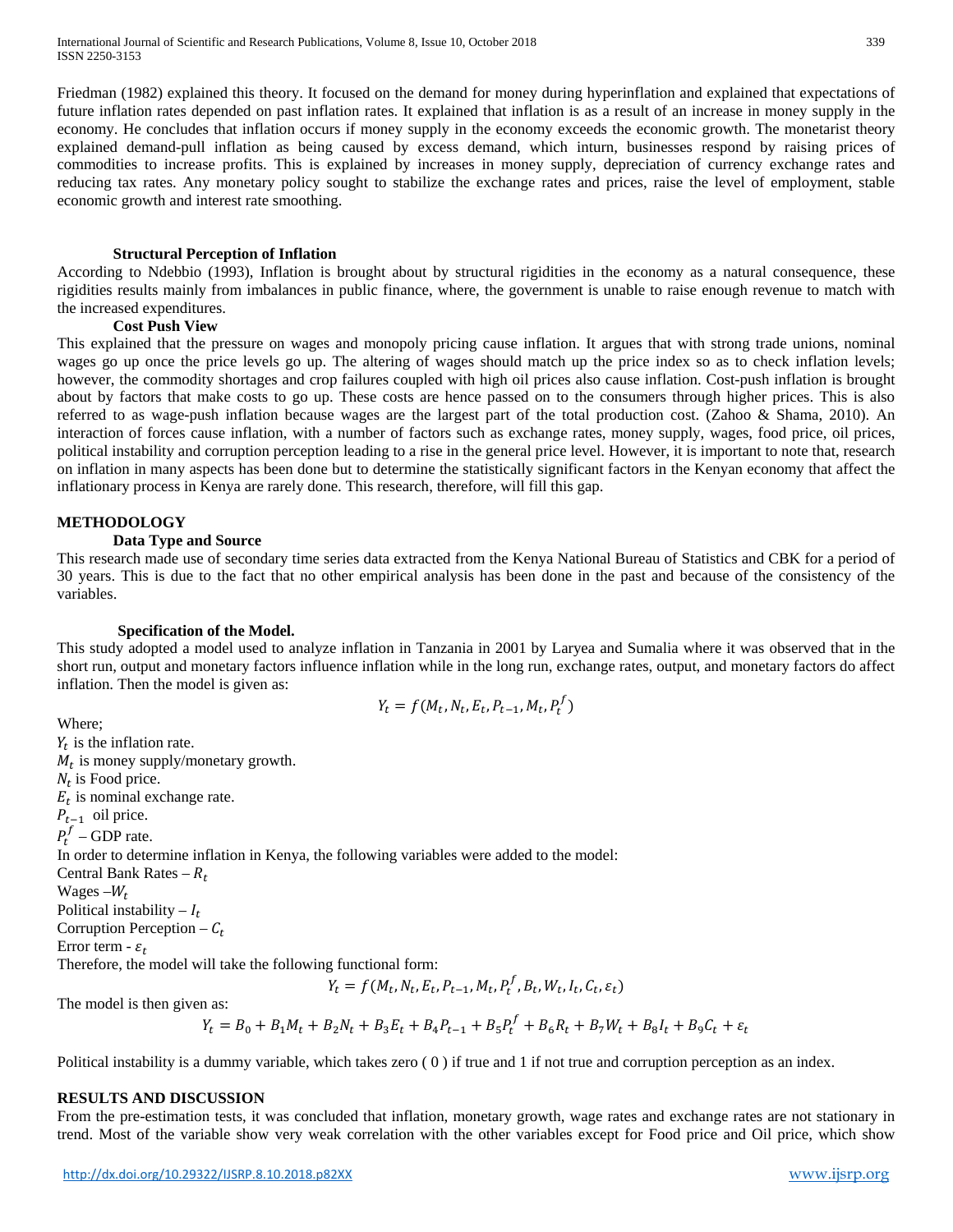positive correlation of 0.705. Exchange rates and CBR also show moderate correlation of 0.671. From the Breusch-Pagan tests, the  $p$  value  $> 0.05$  and therefore we conclude that all the variables had a constant variance. The Durbin Watson test statistic is 1.304. This indicates that there is positive autocorrelation between the variables. The test for normality showed that food prices, CBR rates, corruption index, wage rate, political instability, are not normally distributed.

#### **Endogeneity test**

The following is the R output for the Wu-Hausman test for Endogeneity.

| > summary(fm, $vcov. = sandwich, df = Inf, diaqnostics = TRUE$ )                                                                                                                                                                        |                                                                                                                                                                                                                                            |      |  |                                                                                                                                                                                                                                                      |                                                                                                               |  |  |  |
|-----------------------------------------------------------------------------------------------------------------------------------------------------------------------------------------------------------------------------------------|--------------------------------------------------------------------------------------------------------------------------------------------------------------------------------------------------------------------------------------------|------|--|------------------------------------------------------------------------------------------------------------------------------------------------------------------------------------------------------------------------------------------------------|---------------------------------------------------------------------------------------------------------------|--|--|--|
| ca11:<br>ivreg(formula = inflation $\sim$ Food + Oil + cbr2 + monetary + wage +<br>corruption + political + exchange + gdp   Food + $\text{o}1 + \text{cbr} + \text{c}$<br>monetary + corruption + wage + $qdp$ + exchange + political) |                                                                                                                                                                                                                                            |      |  |                                                                                                                                                                                                                                                      |                                                                                                               |  |  |  |
| Residuals:                                                                                                                                                                                                                              |                                                                                                                                                                                                                                            |      |  |                                                                                                                                                                                                                                                      |                                                                                                               |  |  |  |
| Min -                                                                                                                                                                                                                                   |                                                                                                                                                                                                                                            |      |  | 1Q Median 3Q Max                                                                                                                                                                                                                                     |                                                                                                               |  |  |  |
| $-16.1473 - 3.9561 - 0.2845$ 3.2444 25.4615                                                                                                                                                                                             |                                                                                                                                                                                                                                            |      |  |                                                                                                                                                                                                                                                      |                                                                                                               |  |  |  |
| Coefficients:                                                                                                                                                                                                                           |                                                                                                                                                                                                                                            |      |  |                                                                                                                                                                                                                                                      |                                                                                                               |  |  |  |
|                                                                                                                                                                                                                                         |                                                                                                                                                                                                                                            |      |  |                                                                                                                                                                                                                                                      | Estimate Std. Error z value $Pr(> z )$                                                                        |  |  |  |
| (Intercept) 6.676977 15.543747 0.430                                                                                                                                                                                                    |                                                                                                                                                                                                                                            |      |  |                                                                                                                                                                                                                                                      | 0.668                                                                                                         |  |  |  |
|                                                                                                                                                                                                                                         |                                                                                                                                                                                                                                            |      |  |                                                                                                                                                                                                                                                      |                                                                                                               |  |  |  |
| Food<br>oil                                                                                                                                                                                                                             |                                                                                                                                                                                                                                            |      |  |                                                                                                                                                                                                                                                      |                                                                                                               |  |  |  |
| cbr2                                                                                                                                                                                                                                    |                                                                                                                                                                                                                                            |      |  |                                                                                                                                                                                                                                                      | $-0.042135$ $0.054367$ $-0.775$ 0.438<br>$-0.039471$ 0.055838 $-0.707$ 0.480<br>0.004743 0.005321 0.891 0.373 |  |  |  |
| monetary 0.158568 0.138271 1.147                                                                                                                                                                                                        |                                                                                                                                                                                                                                            |      |  |                                                                                                                                                                                                                                                      | 0.251                                                                                                         |  |  |  |
| wage                                                                                                                                                                                                                                    | $\overline{0.005459}$ 0.004489 1.216                                                                                                                                                                                                       |      |  |                                                                                                                                                                                                                                                      | 0.224                                                                                                         |  |  |  |
| corruption -15.558543 33.674299 -0.462                                                                                                                                                                                                  |                                                                                                                                                                                                                                            |      |  |                                                                                                                                                                                                                                                      | 0.644                                                                                                         |  |  |  |
| political -5.645087 4.606239                                                                                                                                                                                                            |                                                                                                                                                                                                                                            |      |  | $-1.226$                                                                                                                                                                                                                                             | 0.220                                                                                                         |  |  |  |
| exchange 0.051025 0.125449 0.407                                                                                                                                                                                                        |                                                                                                                                                                                                                                            |      |  |                                                                                                                                                                                                                                                      | 0.684                                                                                                         |  |  |  |
| $qdp = -0.378866$ 0.267321 -1.417                                                                                                                                                                                                       |                                                                                                                                                                                                                                            |      |  |                                                                                                                                                                                                                                                      | 0.156                                                                                                         |  |  |  |
| Diagnostic tests:                                                                                                                                                                                                                       |                                                                                                                                                                                                                                            |      |  |                                                                                                                                                                                                                                                      |                                                                                                               |  |  |  |
| df1 df2 statistic p-value                                                                                                                                                                                                               |                                                                                                                                                                                                                                            |      |  |                                                                                                                                                                                                                                                      |                                                                                                               |  |  |  |
| Weak instruments 1 38                                                                                                                                                                                                                   |                                                                                                                                                                                                                                            |      |  | 585.239 <2e-16 ***                                                                                                                                                                                                                                   |                                                                                                               |  |  |  |
| Wu-Hausman                                                                                                                                                                                                                              |                                                                                                                                                                                                                                            | 1 37 |  | $2.194$ 0.147                                                                                                                                                                                                                                        |                                                                                                               |  |  |  |
| Sargan                                                                                                                                                                                                                                  | <b><i>CONSTRUCTION CONSTRUCTION AND VIOLATION CONSTRUCTION AND VIOLATION CONSTRUCTION CONSTRUCTION CONSTRUCTION CONSTRUCTION CONSTRUCTION CONSTRUCTION CONSTRUCTION CONSTRUCTION CONSTRUCTION CONSTRUCTION CONSTRUCTION CONSTRUCTI</i></b> |      |  | NA <sub>2</sub> and the state of the state of the state of the state of the state of the state of the state of the state of the state of the state of the state of the state of the state of the state of the state of the state of the<br><b>NA</b> |                                                                                                               |  |  |  |
|                                                                                                                                                                                                                                         |                                                                                                                                                                                                                                            |      |  |                                                                                                                                                                                                                                                      |                                                                                                               |  |  |  |
| Signif. codes: $0$ '***' 0.001 '**' 0.01 '*' 0.05 '.' 0.1 ' ' 1                                                                                                                                                                         |                                                                                                                                                                                                                                            |      |  |                                                                                                                                                                                                                                                      |                                                                                                               |  |  |  |
| Residual standard error: 7.94 on Inf degrees of freedom<br>Multiple R-Squared: 0.2216, Adjusted R-squared: 0.03723<br>wald test: 23.09 on 9 $DF$ , p-value: 0.005998                                                                    |                                                                                                                                                                                                                                            |      |  |                                                                                                                                                                                                                                                      |                                                                                                               |  |  |  |

# *Figure 4.18: Endogeneity test*

From the R output, under the diagnostic tests, the p-value of weak instruments is  $< 2e-16$ . This p-value is far much less than 0.05, level of significance, and therefore we conclude that there is very weak correlation between the instrumental variables and the endogenous variables. We can also conclude that instrumental variables are sufficiently strong. Looking at the Wu-Hausman test, the p-value is 0.147, which is greater than 0.05 and therefore we conclude that the instrumental variables are consistent.

# **Overall Regression**

The following is the R output of overall regression

| $\mathbb{I}$ > model                                                                                                      |                                             |                                                |                 |                      |                            |                  |  |
|---------------------------------------------------------------------------------------------------------------------------|---------------------------------------------|------------------------------------------------|-----------------|----------------------|----------------------------|------------------|--|
| ca11:<br>$lm(formula = inflation \sim Food + oil + cbr + monetary + corruption +$<br>wage + $qdp$ + exchange + political) |                                             |                                                |                 |                      |                            |                  |  |
| Coefficients:<br>(Intercept)<br>6.114694<br>qdp<br>$-0.367564$                                                            | Food<br>$-0.046921$<br>exchange<br>0.044115 | oi1<br>$-0.038159$<br>political<br>$-5.572382$ | cbr<br>0.216272 | monetary<br>0.163350 | corruption<br>$-16.560055$ | wage<br>0.005302 |  |

*Figure 4.19: Overall Regression*

From the output, the regression equation will be

Inflation =  $6.115 - 0.0469$  Food  $- 0.0382$  Oil  $+ 0.216$  CBR  $+ 0.163$  Monetary  $- 16.56$  Corruption  $+ 0.0053$  Wage  $- 0.368$  GDP  $+$ 0.0441 Exchange – 5.572 Political.

From this model, we can make the following inferences:

- When all the factors are held constant, the rate of inflation will be constant at 6.115.
- Any unit change in food price reduces inflation by 0.0469.
- Any unit change in oil price reduces inflation by 0.0382.
- A unit change in the central bank rates increases inflation by 0.216
- A unit increase in the monetary growth increases inflation by 0.163.
- A unit increase in the corruption perception will reduce inflation by 16.56.
- A unit increase in the wage rate causes an increase of 0.0053 in inflation.
- A unit increase in the GDP rate will cause a decrease of 0.368 in inflation.
- Any unit increase in currency exchange rate cause inflation to increase by 0.0441.
- When there is political stability, the rate of inflation is reduced by 5.572.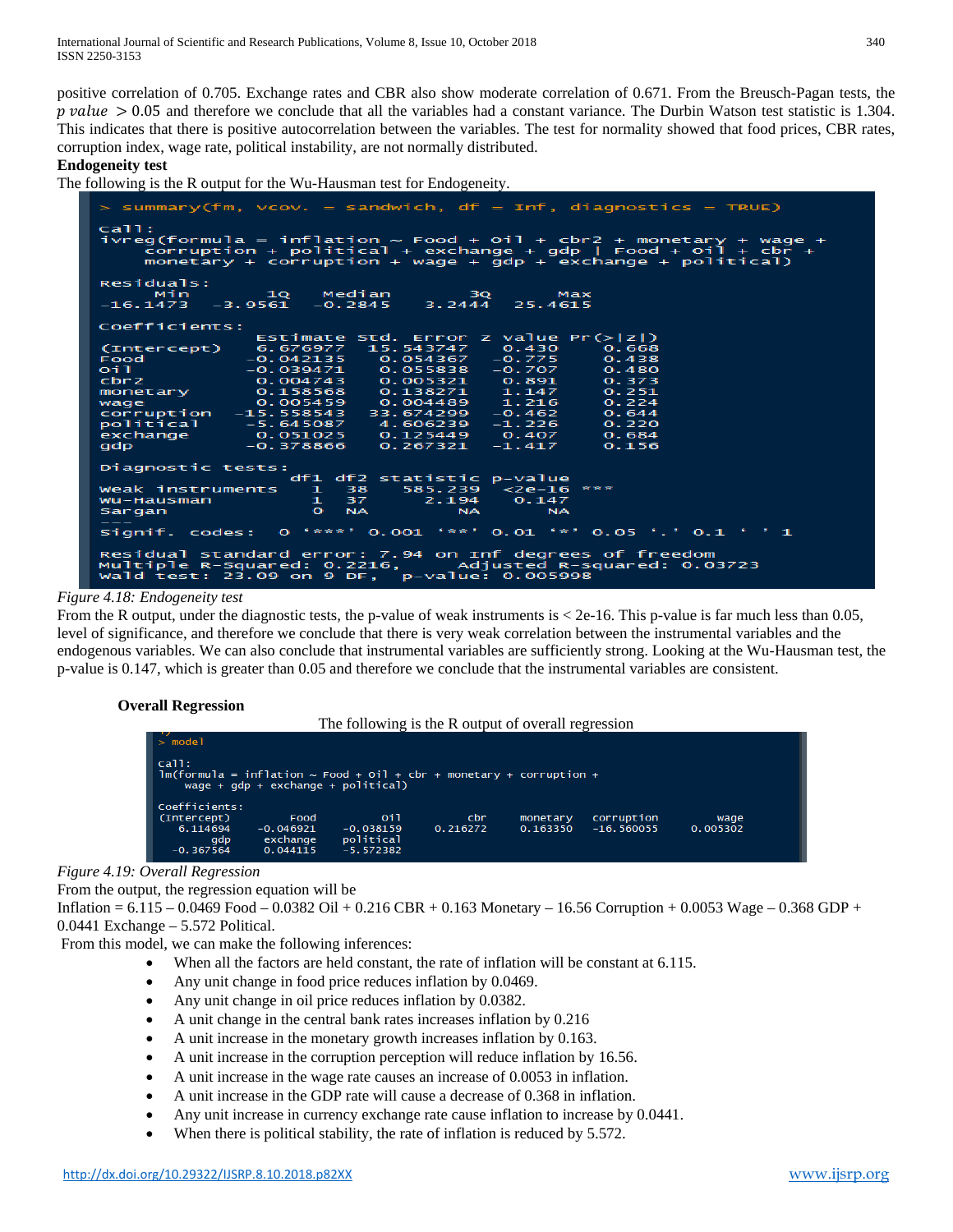# **Regression Plots**



**Fitted values**  $n$  mation ~ food + oil + cbr + monetary + corruption + wage + gdp



nflation  $\sim$  food + oil + cbr + monetary + corruption + wage + gdp *Figure 4.20: Residuals vs. Fitted values plot.*

The plot of residuals vs. fitted values indicated an almost linear relationship between the predictor and outcome variables of the regression model. This proves the assumption of using a linear model.



Most of the plotted points in the Normal Q-Q plot are in a straight line except for points 1, 24 and 26, which are outliers. This shows that the residuals of this model are normally distributed.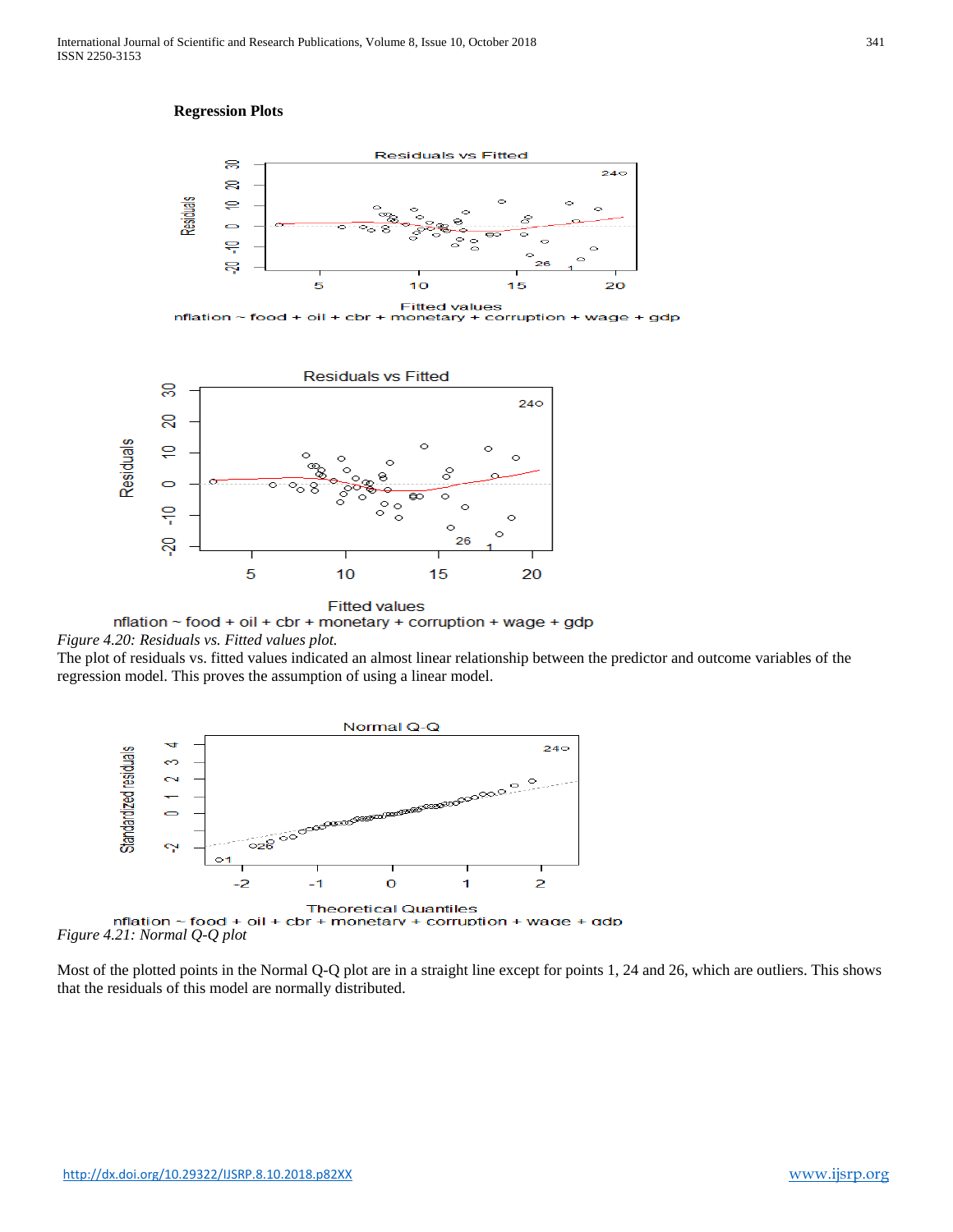

 $n$ flation ~ food + oil + cbr + monetary + corruption + wage + gdp *Figure 4.22: Scale-Location plot.*

From this plot, the residuals are spread equally along the ranges of predictors. This indicates the presence of homoscedasticity.



 $n$ flation ~ food + oil + cbr + monetary + corruption + wage + gdp *Figure 4.22: Residuals vs. Leverage plot*

From the Residuals vs. Leverage regression plot above, points 1 and 24 have a higher Cook's distance greater than 0.5 but less than 1. Most of the points are close to Cook's distance of 0. From this plot, we conclude that only two data points of 1 and 24 are the influential to the regression results.

#### **1.1 Testing Significance of Parameters**

To test the significance of parameters, we use the following hypothesis, H<sub>0</sub>: β<sub>i</sub> = 0 vs. H<sub>a</sub>: β<sub>i</sub>  $\neq$  0

```
.<br>ormula
                                                                                                  monetary + corruption +
                              inf
                                     lation
                                                        Food
                                                                                     cbr
          vage
                         ado
                                      exchange
        idua
                                            Median<br>∙0.2666
                             1Q<br>9925
                                                                                         Max<br>6237
                                                                     3Q<br>3138
         ag
                                                                                   25.
Coefficients:
                                           ate<br>694
                                                                                   a1ue<br>.265
                                                               \overline{001}\frac{1}{46}(Inter
             \texttt{cept}046921
                                                        \circ606
   ood
                                   040921<br>038159<br>216272<br>163350
\overline{011}зo
                                                        \bulletmonetary<br>corruption
                                             55<br>02
       hange
                                                        \circsidual standard error: 7.986<br>ltiple R-squared:  0.2126,<br>statistic:  1.14 on 9 and 38
       idual<br>tiple
                                                                                  degr<br>sted
                                                                     on
                                                                            38
                                                                                            ees
                                                                                                    of
                                                                                                           freedom
                                                                                                                       0.02609
                                                                                sted R-s<br>p-value:
                                                                                                    ua<br>0.
                                                                    DF,
```
#### *Figure 4.24: Testing Significance*

From the results above, we look at the p-values of each coefficient. At 5% level of significance, i.e.  $\alpha = 0.05$ , I compared the p-value with  $\alpha$  = 0.05 value. All the p-values in the figure above are greater than  $\alpha$  = 0.05. Therefore, we fail to reject the null hypothesis at 0.05 level of significance and conclude that the coefficients of all explanatory variables are insignificant at 0.05 level of significance. The coefficient of determination,  $\mathbb{R}^2$ , is 0.2126. This indicates that this model has 21.26% effect on the total variation of inflation. From this, we can conclude that all the factors explained used in this model have 21.26% effect on the total rate of inflation. The figure below shows the confidence intervals of each the coefficients of explanatory variables.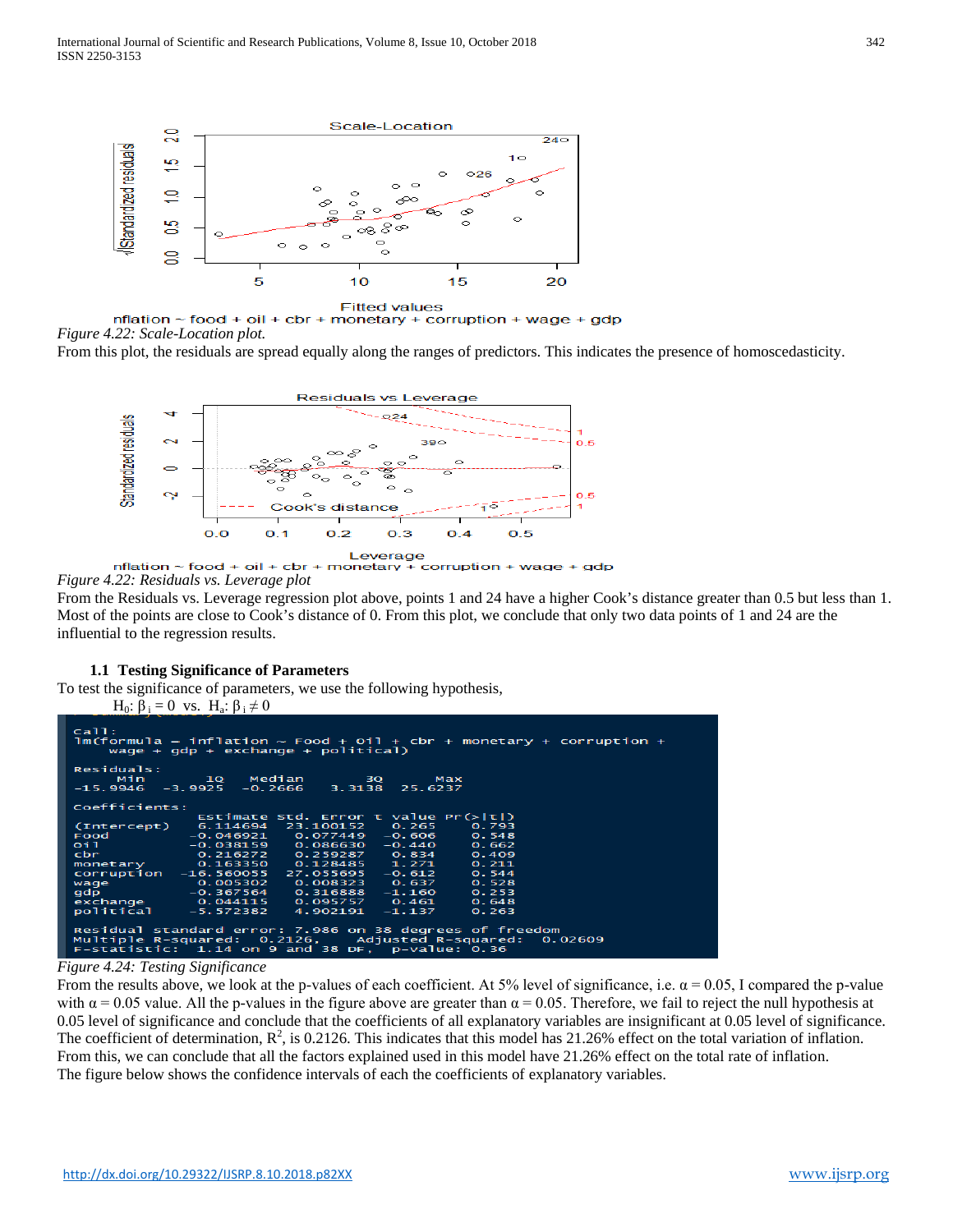| $>$ confint (fit)                                      |                            |                          |
|--------------------------------------------------------|----------------------------|--------------------------|
|                                                        |                            | 2.5 % 97.5 %             |
| (Intercept)                                            | -40.64911825 52.87850710   |                          |
| Data\$ Food Price                                      | -0.20370907                | 0.10986742               |
| Data\$'Oil Price'                                      | $-0.21353217$ $0.13721389$ |                          |
| Data\$CBR                                              | $-0.30862655$ 0.74117042   |                          |
| Data\$ Monetary Growth'                                |                            | $-0.09675313$ 0.42345386 |
| Data\$ Corruption Index'                               | $-71.3314460638.21133632$  |                          |
| Data\$ Wage Rate                                       | $-0.01154732$              | 0.02215113               |
| Data\$'GDP Rate'                                       | $-1.00907016$ 0.27394178   |                          |
| Data\$'Exchange Rate'                                  | $-0.14973422$ 0.23796425   |                          |
| Data\$'Political Instability'1 -15.49634932 4.35158568 |                            |                          |

*Figure 4.25: Confidence Intervals.*

Confidence intervals show the range that the coefficients of the explanatory variables lie. From these results of confidence intervals, we note all the intervals range from negative value to a positive value. This implies that zero is part of the interval and therefore, this proves failing to reject the null hypothesis and concluding that the coefficients of explanatory variables are insignificant.

# **Prediction Using the Model**

I used the inflation of data to test my model as shown below.

Inflation =  $6.115 - 0.0469 (94.66) - 0.0382(110.85) + 0.216 (16.4) + 0.163 (25.76022) - 16.56 (0.28) + 0.0053 (2990) - 0.368$  $(5.028794) + 0.0441 (96.36) - 5.572 (0).$ 

Inflation level at 2017 is 11.91477 according to my model. The actual inflation level is 8.042507. There is a difference of 3.872263 and this margin is attributed to other random factors affecting inflation that are not accounted for by the model. Therefore, this model can predict inflation with a margin for error.

# **SUMMARY, CONCLUSION AND RECOMMENDATIONS**

The study aimed at determining the statistical significant determinants of inflation in Kenya for a period of 30 years while the specific objective was to develop a regression model that can be used to determine inflation rate in Kenya at any time and to draw lessons for future and further suggest policy recommendations. From this study, findings indicate that average inflation rate is at 11.908% for year 2017 after putting the factors in the regression model developed. Food prices have been ranging from 77.8 units to 169.9 units with a mean of 110.14 units and a standard deviation of 23.78. Oil prices have ranged between 69.6 units and 188.1 units with a mean of 102.29 units and a standard deviation of 26.23. The central bank rates range between 8.00% and 36.24% with a mean of 16.68% and a standard deviation of 6.78. The lowest monetary growth is at 0.78% and the maximum at 48.8995% with a mean of 16.73% and a standard deviation of 9.56. According to the respondents, their perception on corruption ranges between 0.03 and 0.33 with a mean of 0.2144 and a standard deviation of 0.063. Wage rates range between 2250 and 3134 with a mean of 2740.42 and a standard deviation of 177.73. The gross domestic product rate ranges in between -4.655% and 22.17% having a mean of 4.46% and a standard deviation of 4.127. The currency exchange rates have a minimum at 56.17 and a maximum at 147.41 with a mean of 97.3 and a standard deviation of 21.028.

The regression coefficient showed that there is a negative relationship between food prices and inflation level, oil prices are statistically significant and have a negative relationship with the level of inflation. Central Bank Rates, Monetary Growth and Wage Rate Coefficient have a positive relationship with inflation level while GDP rate and corruption perception index have negative relationship with inflation. Exchange rates are statistically significant and have a positive relationship with inflation level. In addition, presence of political instability increases inflation level by 5.572%.

## **Conclusions and Policy Recommendations**

From the results of my study, Central Bank Rates, Monetary growth, Wage rate coefficient and exchange rates are the main variables that policy makes should aim at in controlling inflation in Kenya. The four variables have positive relationship with inflation and therefore an increase in them causes a corresponding increase in Inflation level. Oil price and Exchange rates are the only statistically significant factors that affect inflation in the study period. Interest policy is effective in reducing money supply which in-turn reduces monetary growth thereby reducing inflation rate. GDP rate has a negative effect on inflation and therefore increasing the GDP rate reduces inflation rate. This implies that policy makes should embrace fiscal policies that spur GDP growth in order to contain an increase in inflation.

#### **Recommendations for further research**

This study used time series data and applied Ordinary Least Squares estimation to estimate a regression model for inflation in Kenya. A similar study may be conducted using panel data or any other data type and compare the results. Another study may also be done comparing inflation in different regions of Kenya or yet another may utilize data from black market and compare the findings.

#### **REFERENCES**

Basu, K. (2011). *"Understanding inflation and controlling it"* Paper. Available at: [http://finmin.nic.in/WorkingPaper/understanding\\_inflation\\_controlling.](http://finmin.nic.in/WorkingPaper/understanding_inflation_controlling.)